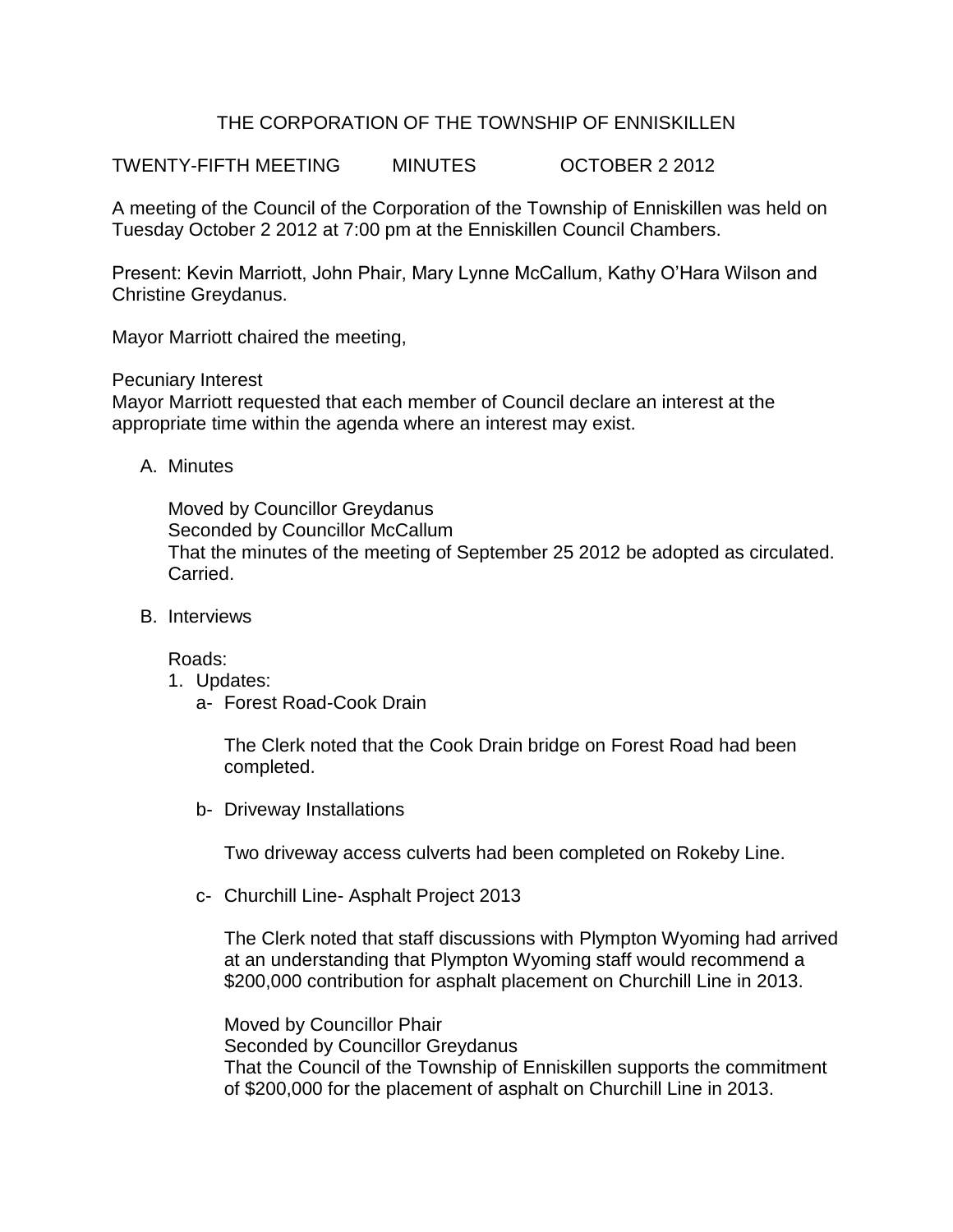Carried.

Drainage:

1. Update Richards Drain

**Water** 

1. Change in water policy

A discussion took place in regards to the change in water policy concerning the installation of meter pits in new water services. The Clerk noted that additional information would be provided in the future.

- D. Correspondence for information
	- 1. Ontario Aggregate Resources Corporation license fee disbursement
	- 2. Federation of Canadian Municipalities communique Sept 21-12
	- 3. St Clair Conservation Authority Meeting Highlights Sept 20-12
	- 4. Bluewater Health Foundation- MRI
	- 5. Municipal Monitor- Joint and Several Liability
	- 6. AMO- Protecting Public Services Act
	- 7. Alternate Power International Ltd.

## Moved by Councillor McCallum

Seconded by Councillor O'Hara Wilson That correspondence items 1-7 be received and filed. Carried.

- C. Correspondence requiring motions
	- 1. Moore Agricultural Society-Brigden Fair

Moved by Councillor Greydanus Seconded by Councillor O'Hara Wilson That Mayor Marriott be authorized to attend the opening of the Brigden Fair. Carried.

2. Tile Loan Application

Moved by Councillor O'Hara Wilson Seconded by Councillor Greydanus That the tile loan application from Paul Dennis in the amount of \$13,000 be approved subject to the availability of funding. Carried.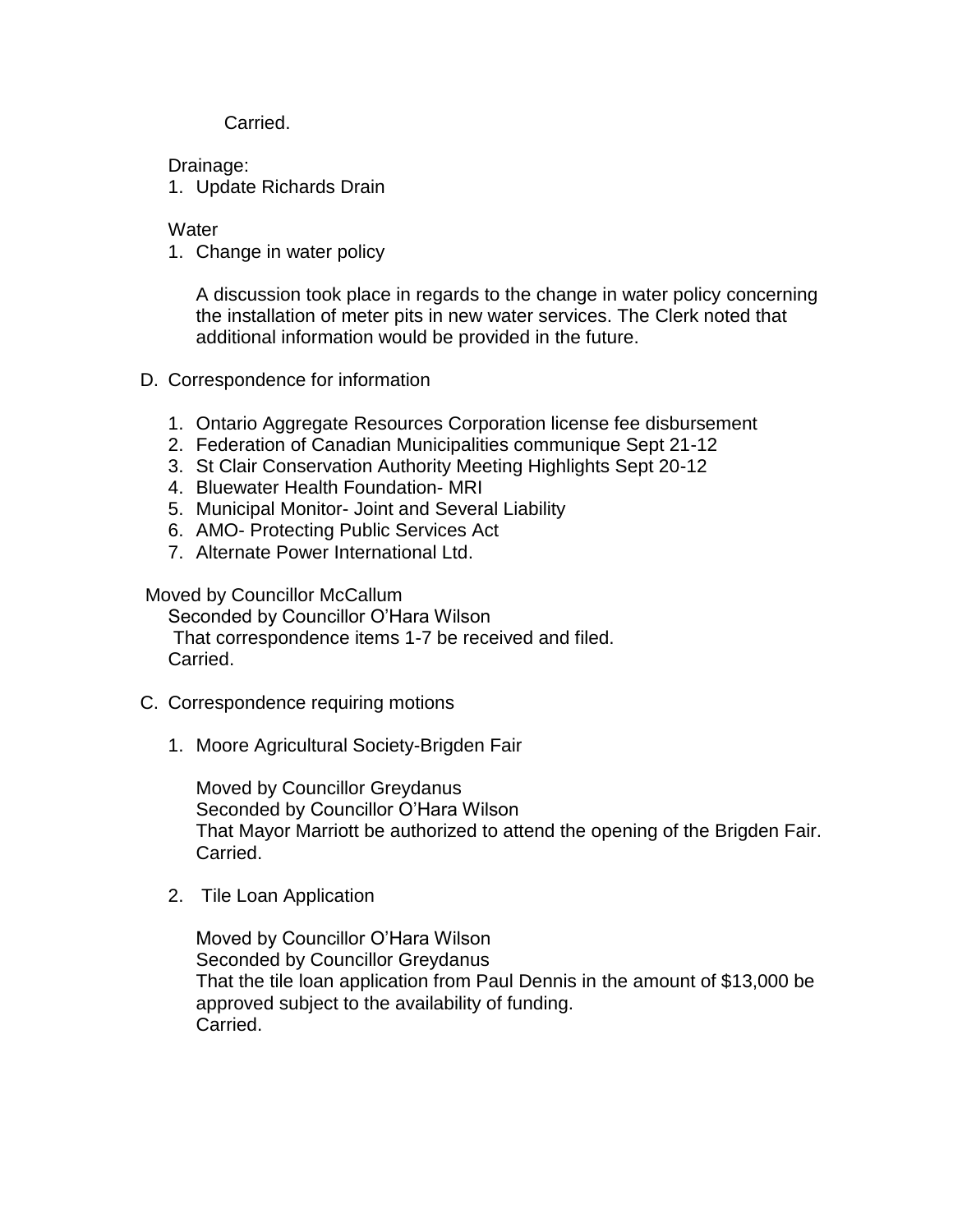## TWENTY-FIFTH MEETING 3 OCTOBER 2 2012

D. Accounts

Moved by Councillor Greydanus Seconded by Councillor O'Hara Wilson That the accounts be paid as circulated: Cheque: 5152-5183: \$157,735.74. Carried.

## E. Bylaws

1. Bylaw 64 of 2012 Confirmation Bylaw

Moved by Councillor O'Hara Wilson Seconded by Councillor Phair That first and second reading be given to Bylaw 64 of 2012 a Confirmation Bylaw. Carried.

Moved by Councillor McCallum Seconded by Councillor Greydanus That third and final reading be given to Bylaw 64 of 2012. Carried.

- F. Other Business
	- 1. Grant Request- Miss Teen Canada 2013

Moved by Councillor Greydanus Seconded by Councillor Phair That a donation of \$100 be made to Stephanie Krall in regards to the Miss Teen Canada 2013 program. Carried.

2. The Clerk circulated a memo concerning changing signing authority for municipal investments.

Moved by Councillor O'Hara Wilson Seconded by Councillor McCallum That the Council of the Township of Enniskillen adopt the memo circulated authorizing the TD Waterhouse Trading resolution and the resolution of directors. Carried.

C. Court of Revision: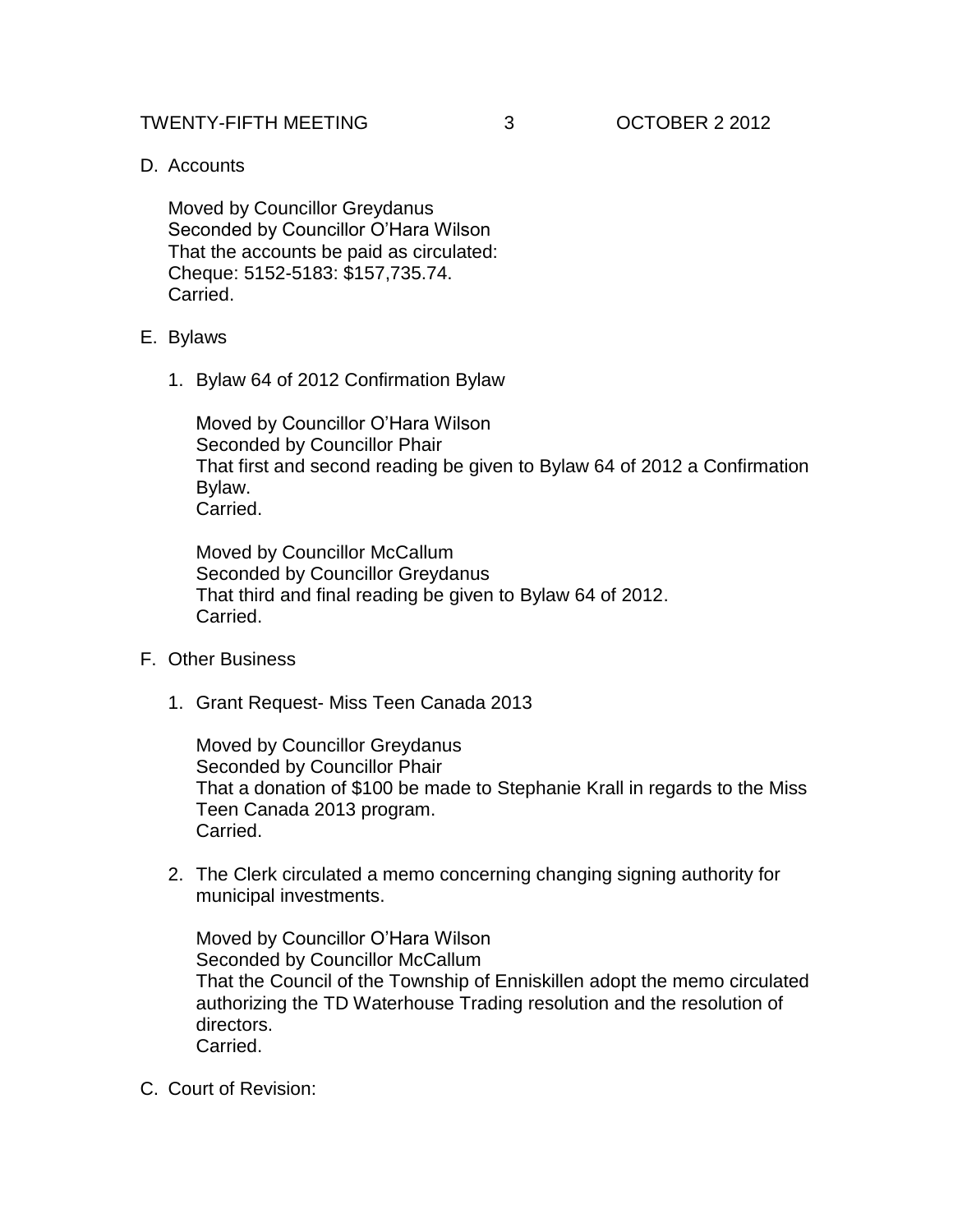Moved by Councillor O'Hara Wilson Seconded by Councillor McCallum That the Court of Revision be opened. Carried.

Kesson and McMaster Drains

Present: Betty Lou Snetselaar

It was noted that there were no written appeals concerning the assessments for the Kesson or McMaster Drains.

Mrs. Snetselaar noted that she had 60 acres of bush land that she believed was assessed too highly.

The Engineer reported that the bush land was assessed at half the rate of workable farmland. He noted that this was a common practice that was used throughout the province. The Engineer reported that the bush land had surface water running in the drains but there was no sub surface drainage.

Mrs. Snetselaar noted that she believed that her land was assessed too high.

Mrs. Snetselaar questioned what buildings were assessed on her property. The Clerk noted that a discussion should take place with the Municipal Property Assessment Corporation to determine this information.

Moved by Councillor O'Hara Wilson Seconded by Councillor Phair That the assessment schedule for the Kesson Drain be confirmed. Carried.

Moved by Councillor McCallum Seconded by Councillor Greydanus That the assessment schedule for the McMaster Drain be confirmed. Carried.

Richards Drain

Present: Jim Annett

It was noted that there had not been any written appeals concerning the assessment schedule of the drain.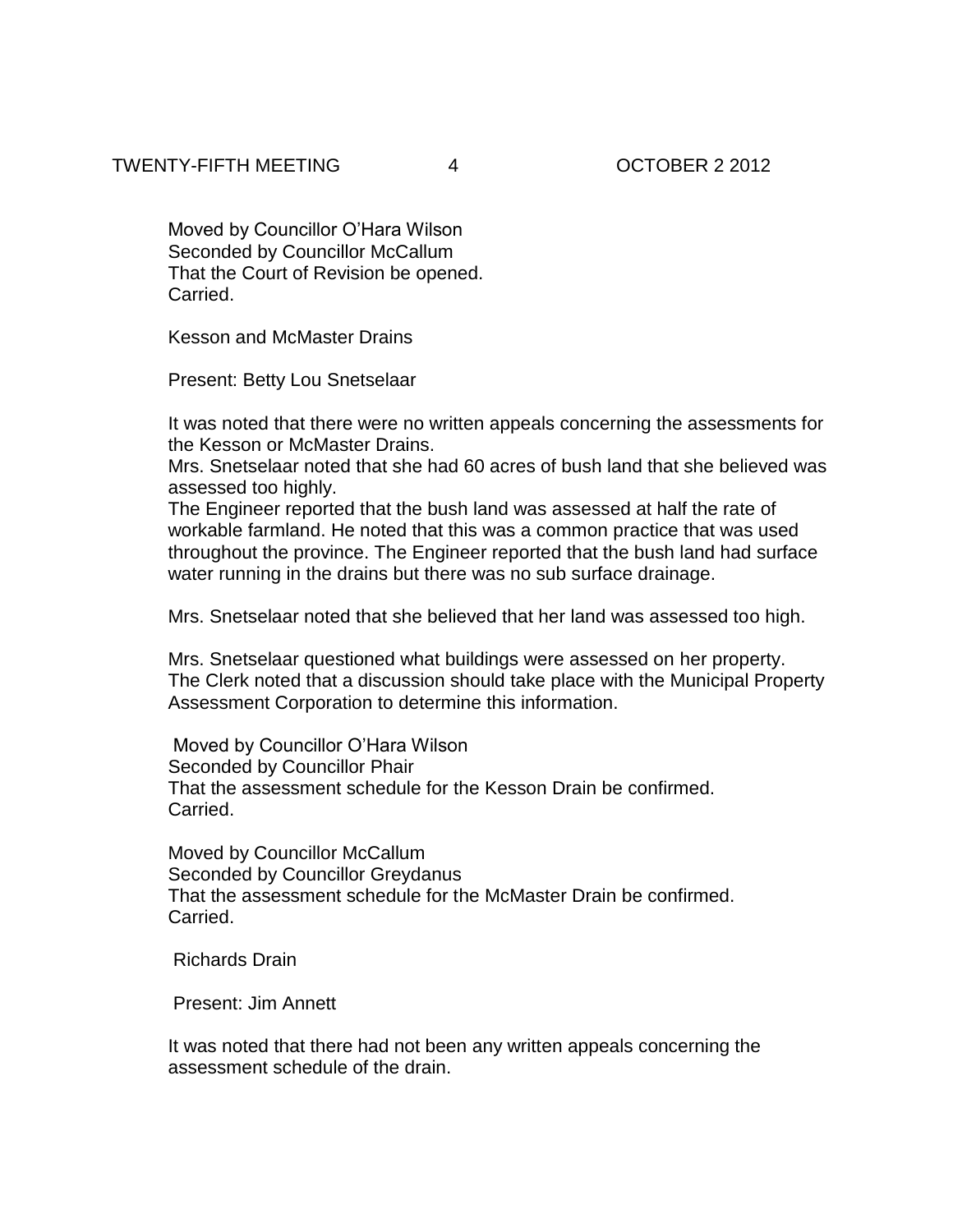TWENTY-FIFTH MEETING 5 OCTOBER 2 2012

Mr. Annett noted he had no concern about the assessment schedule.

Moved by Councillor Greydanus Seconded by Councillor McCallum That the assessment schedule for the Richards Drain be confirmed. Carried.

Mr. Annett requested clarification as to how much land a person needed to own to have a drain cleaned.

The Engineer noted that a new drain report under Section 4 of the Drainage Act required that a minimum number of owners or affected land acreage was necessary to make a valid petition. He noted that a request had been received from a property owner on the drain requesting that it be cleaned. The Council had requested that a site meeting be held to gain information. The Engineer reported that he would walk the drain and determine if the tile drainage for property owners was being affected. A discussion took place in regards to the necessary free board for tile entering the drain. The Engineer noted that he would report back to Council on the matter. In the end the Council would make a decision as to whether to clean the drain.

Councillor O'Hara Wilson noted that she had attended the Kesson Drain and determined that the brush had been cleaned up and moved to a central pile. A discussion took place in regards to any damage done to the bales of hay piled on the ditch bank.

Councillor McCallum noted that the letter approved by Council to be sent to property owners in Concession 14 concerning changes in fire service had caused some concern with a Plympton Wyoming Councillor.

Councillor O'Hara Wilson reported that the material costs for the construction of the Enniskillen Community centre sign was estimated to cost \$778.41. She noted that the permit from the County would cost \$100.

Moved by Councillor McCallum Seconded by Councillor Greydanus That the Community Center sign be purchased. Carried.